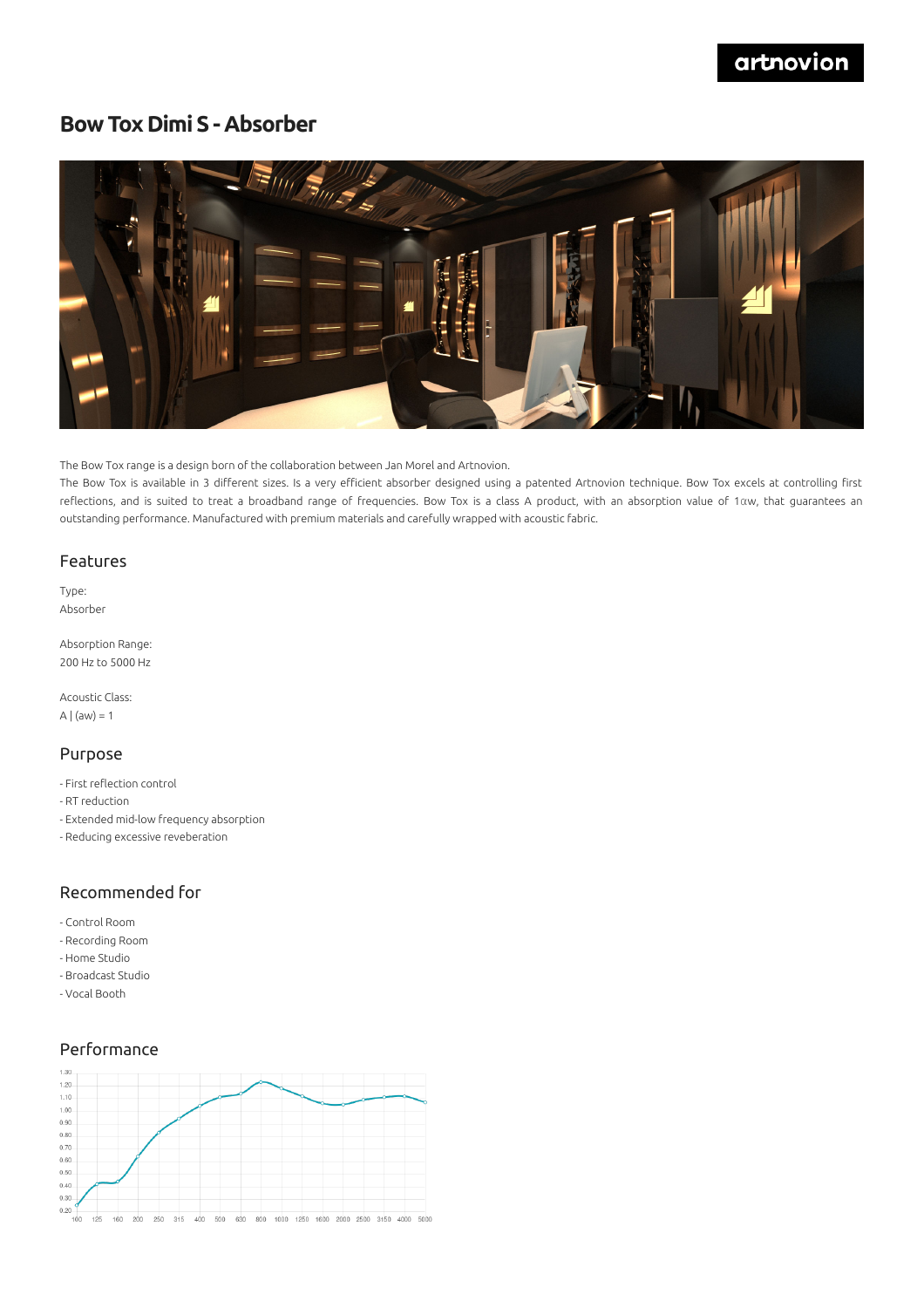

## Add-ons





**GlueArt 3.0 Instant Fix Kit**

#### **Dimensions Weight**

FG - SF | 595x297x75mm 0.72 Kg

#### **Box**

Quantity per box: 8 Dimensions: 645x405x655mm Volume: 0.171m3 Weight: 8.1Kg